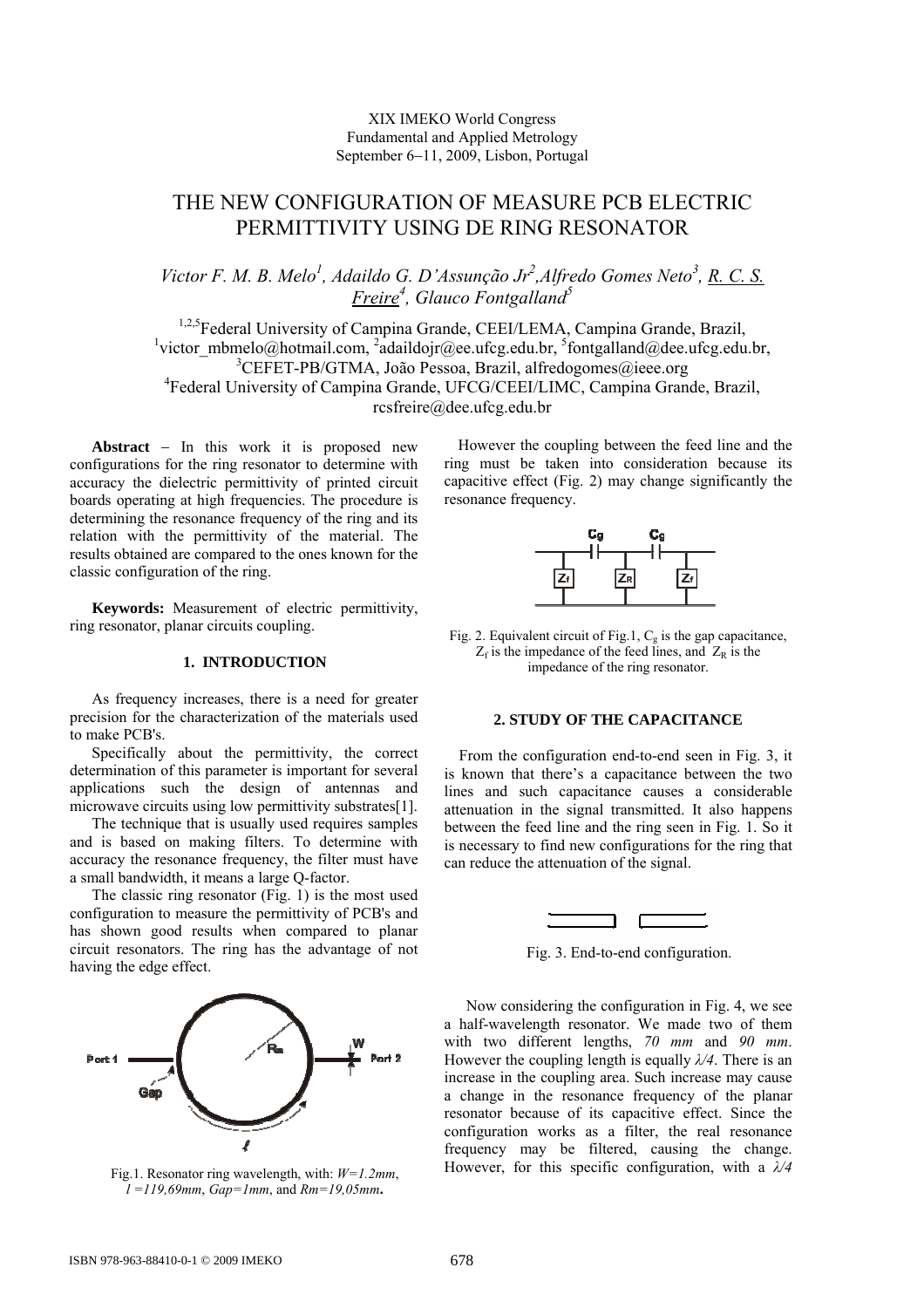coupling length for first case (*L=70mm*), experimental results show that the change in the frequency is small.



Fig. 4. Half-wavelength resonator. *L=70 mm* or *L=90 mm*  and  $l = \lambda/4$ .

## **3. MICROSTRIP LINE**

To better understand how to determine the permittivity, it is necessary to consider the equations for the microstrip lines.

$$
r_m = \frac{l}{2\pi} \tag{1}
$$

$$
l = \frac{n\lambda_g}{2} \tag{2}
$$

$$
\varepsilon_{\text{reff}} = \left(\frac{c}{f \lambda_g}\right)^2 \tag{3}
$$

$$
\varepsilon_r = \frac{2\varepsilon_{\text{ref}} - 1 + \left(\frac{1}{\sqrt{1 + 12(h/w)}}\right)}{\left(1 + \frac{1}{\sqrt{1 + 12(h/w)}}\right)}
$$
(4)

Where  $\lambda_g$  is the wavelength of the wave that travels in the line,  $\vec{c}$  the speed of light in a vacuum ( $3x10^8$ m/s), *εreff* the effective dielectric permittivity (supplied by the manufacturer or the type of material), *w* is the thickness of the microstrip line, *h* is the height of the dielectric substrate,  $l$  is the circumference of the ring,  $r_m$  the average radius of the circle, *f* is the frequency of resonance.

#### **4. PROCEDURE**

It is important to study configurations like the one seen in Fig. 4 because the coupling between the lines and the resonator may be very useful to determine the permittivity over all directions of the PCB. Using configurations like the classic ring resonator we can only calculate the permittivity over the vertical direction.

Considering this fact, we have introduced a new port in the classic configuration of the ring (Fig. 5). This configuration takes into account the low insertion loss and the low perturbation of the ring's fields and causes the same effect (small change in the resonance frequency) as the configuration seen in Fig. 4.



Fig. 5. Resonator with 3 ports. With  $W=1.2$ mm,  $l_1=$ *119.69mm*,  $l_2 = (l_1/4)$ ,  $Gap=1mm$ , and  $R_m = 19.05mm$ .

Another configuration that satisfies the two conditions mentioned (low insertion loss and low perturbation) is shown in Fig. 6. The ring remains with two ports, like the classic configuration, but there is a larger coupling area. The goal is determine the permittivity over all directions.



Fig. 6. Resonator with 2 ports modified. With  $W=1.2$ mm,  $l_1=$ *119.69mm*,  $l_2 = (l_1/4)$ , Gap=1mm, and R<sub>m</sub>=19.05mm.

#### **5. RESULTS**

We used two kinds of boards. The first one is made of fiber glass from unknown manufacture with *h*=1.65 mm. The second one is Roger manufactured with  $h=0.508$ mm and  $\varepsilon$ <sub>r</sub>=3.55. We also used the Network Analyzer HP-8714C.

The rings have the same dimensions for all boards used. In Fig 7, Fig. 8 Fig. 9 and Fig. 10 it is seen the Transmission Power for the configurations seen in Fig. 5 and Fig. 6 for the Roger laminated and for the unknown manufacture.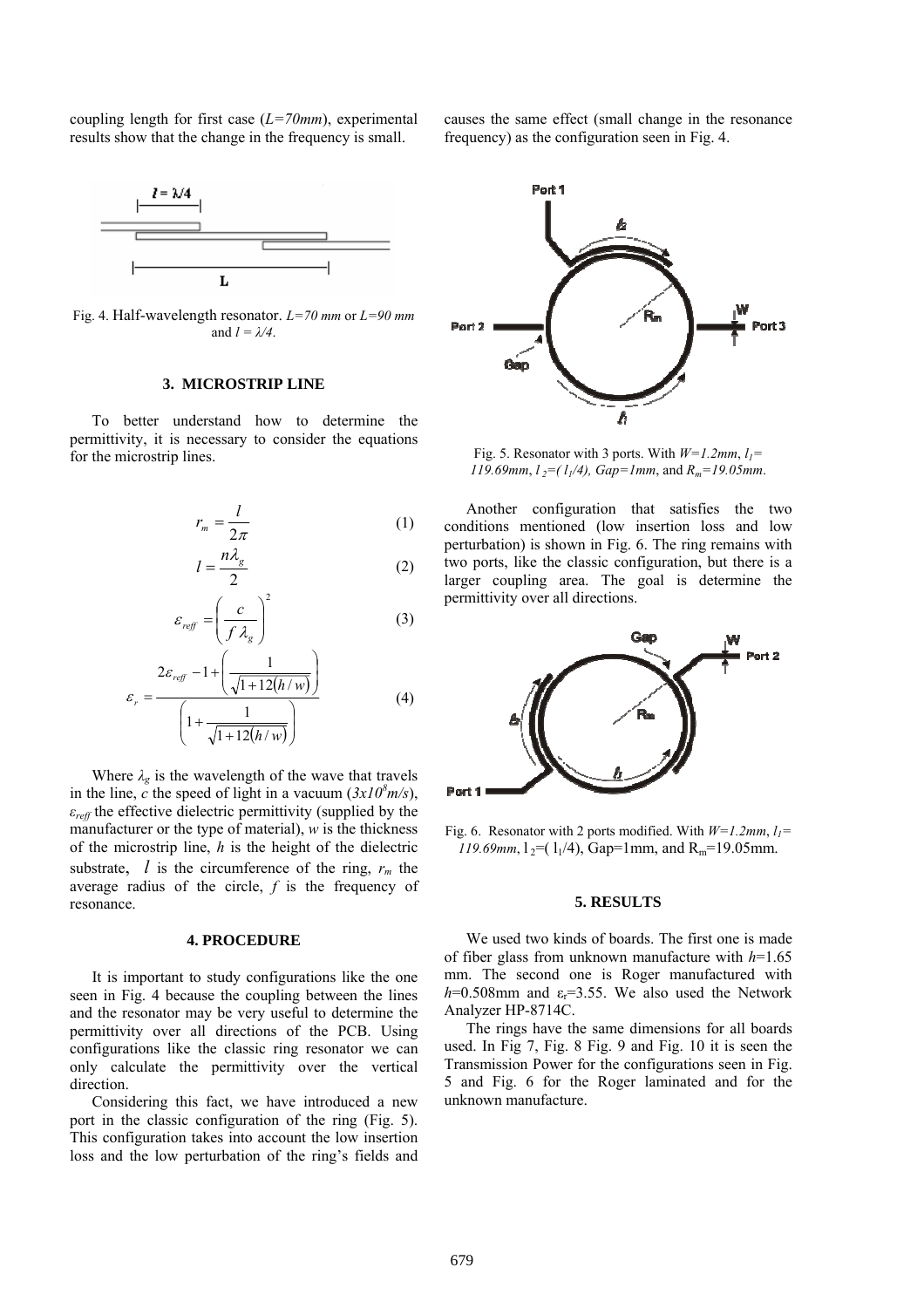

Fig. 7. Transmission Power for the configuration seen in Fig.5 using unknown manufacture laminated.



Fig. 8. Transmission Power for the configuration seen in Fig. 5 using laminated Rogers.



Fig. 9. Transmission Power for the configuration seen in Fig. 6 using unknown manufacture laminated.



Fig. 10. Transmission Power for the configuration seen in Fig. 6 using Roger laminated.

### **6. RESULTS**

Using the equations (3) and (4) presented for the microstrip line, we obtained tables 1, 2, 3 and 4.

Table 1. Resonance frequency and permittivity for Fig. 7.

|                   | $f_{res}$ | ε,   |
|-------------------|-----------|------|
| $S_{21}$ (Fig.1)  | 1.43 GHz  | 4.33 |
| $S_{21}$ (Fig. 5) | 1.45 GHz  |      |
| $S_{31}$ (Fig. 5) | 1.45 GHz  |      |

Table 2. Resonance frequency and permittivity for fig. 8.

|                   | $J_{res}$ | $\pmb{\varepsilon_r}$ |
|-------------------|-----------|-----------------------|
| $S_{21}$ (Fig.1)  | 1.490 GHz | 3.6035                |
| $S_{21}$ (Fig. 5) | 1.501 GHz | 3.55                  |
| $S_{31}$ (Fig. 5) | 1.501 GHz | 3.55                  |

Table 3. Resonance frequency and permittivity for Fig 9.

|                   | <i>Jres</i> | $\pmb{\varepsilon_r}$ |
|-------------------|-------------|-----------------------|
| $S_{21}$ (Fig.1)  | 1.43 GHz    | 4.33                  |
| $S_{21}$ (Fig. 6) | 1.45 GHz    |                       |

Table 4. Resonance frequency and permittivity for Fig. 10.

|                   | $J$ res          | $\pmb{\varepsilon_r}$ |
|-------------------|------------------|-----------------------|
| $S_{21}$ (Fig.1)  | 1.49 GHz         | 3.6035                |
| $S_{21}$ (Fig. 6) | <b>1.501 GHz</b> | 3.55                  |

The resonators were designed for a resonance frequency of 1.5 GHz. As we can see, the new technique has improved the value of the resonance frequency of the ring.

From Fig.  $8 - 10$ , we must realize that an increase in the coupling area causes a lower attenuation of the signal. We also obtain a more prominent peak of the transmission power in the resonance.

## **7. CONCLUSION**

In this paper, the new configurations for the ring resonator have improved the measurement of the permittivity of the PCB's.

The coupling between the ring and the feed lines were made considering a low attenuation of the signal and a low perturbation of the ring. Because of it, we have obtained a more precise value for the resonance frequency and, consequently, for the permittivity.

#### **REFERENCES**

- [1] D. Thompson, M. Falah, X. Fang and D. Linton. "Dielectric Characterization Using the Microstrip Resonator Method"
- [2] J. I. Takemoto, C. M. Jackson, R. Hu, J. F. Burch, K. P. Daly, And R. W. Simon, "Microstrip Resonators And Filters Using High-Tc Superconducting Thin Films On